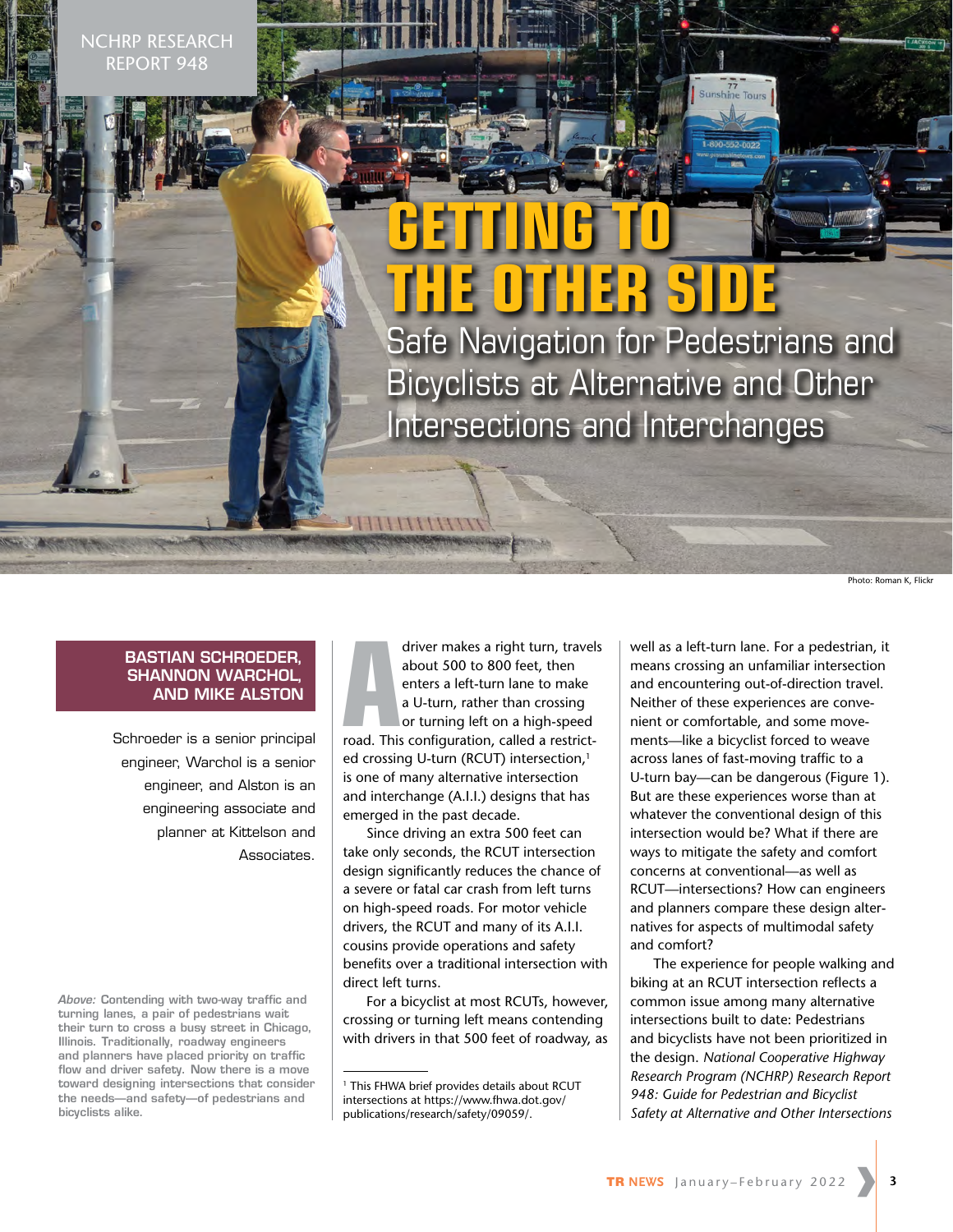

**FIGURE 1 Pedestrian and bicyclist movements at RCUT before** *NCHRP Research Report 948***. (Source: Kittelson.)**

*and Interchanges* addresses how this can be measured and how improvements can be evaluated.

#### **Designing to Integrate All Users**

An RCUT is just one example of an A.I.I., a category that encompasses complex intersections designed to improve efficiency and safety for drivers. Common A.I.I.s include the diverging diamond interchange, median U-turn, displaced left turn, quadrant roadway, jug handle, and continuous green-T.

To achieve these benefits for drivers, A.I.I.s adjust geometric features (e.g., a reversal of traffic lanes from their traditional directions), which can be unintuitive or uncomfortable for people walking and biking and could increase their risk or exposure at the intersection. In addition, pedestrian paths and bicycle facilities may cross through islands or take different routes than expected. The concern is acute for pedestrians with disabilities.

*NCHRP Research Report 948* is a response to these realities. The report is a guide for transportation practitioners to improve pedestrian and bicycle safety and quality of service at intersections—including A.I.I.s—through planning, design, and operational treatments.

### **Guiding Principles**

The NCHRP report is rooted in a performance-based design approach that is familiar to many transportation professionals through *NCHRP Report 672: Roundabouts: An Informational Guide, Second Edition* and

*NCHRP Report 785: Performance-Based Analysis of Geometric Design of Highways and Streets. NCHRP Research Report 948* adapts many of the guiding principles of these earlier NCHRP reports to the specific challenge of pedestrian and bicyclist safety at intersections, including the alternative designs.

Through a two-year research effort that included field-based data collection of people walking and bicycling through A.I.I.s, national focus groups in locations where a high rate of existing A.I.I. design is constructed, and engagement with national experts that generated more than 8,000 comments, *NCHRP Research Report 948* provides a performance-based assessment method that can be applied in the concept or final design stages, as well as in safety audits of existing locations.

# **A Test of "20 Questions"**

At the heart of *NCHRP Research Report 948* is a quantitative analysis method built around 20 design flags: 20 performance-based design checks a designer may evaluate when assessing the level of

| #                       | <b>Flag Description</b>                                     | Pedestrian | <b>Bicycle</b> |
|-------------------------|-------------------------------------------------------------|------------|----------------|
| 1                       | Motor Vehicle Right Turns                                   |            |                |
| $\overline{\mathbf{2}}$ | Uncomfortable/Tight Walking Environment                     |            |                |
| 3                       | Nonintuitive Motor Vehicle Movements                        |            |                |
| $\overline{\mathbf{A}}$ | Crossing Yield- or Uncontrolled Vehicle Paths               |            |                |
| 5                       | <b>Indirect Paths</b>                                       |            |                |
| 6                       | <b>Executing Unusual Movements</b>                          |            |                |
| $\overline{7}$          | <b>Multilane Crossings</b>                                  |            |                |
| 8                       | Long Red Times                                              |            |                |
| 9                       | Undefined Crossing at Intersections                         |            |                |
| 10                      | Motor Vehicle Left Turns                                    |            |                |
| 11                      | <b>Intersecting Driveways and Side Streets</b>              |            |                |
| 12                      | Sight Distance for Gap Acceptance Movements                 |            |                |
| 13                      | Grade Change                                                |            |                |
| 14                      | Riding in Mixed Traffic                                     |            |                |
| 15                      | <b>Bicycle Clearance Times</b>                              |            |                |
| 16                      | Bicyclist Crossing Motor Vehicle Travel Lane(s)             |            |                |
| 17                      | <b>Channelized Lanes</b>                                    |            |                |
| 18                      | <b>Turning Motorists Crossing Bicycle Path</b>              |            |                |
| 19                      | Riding Between Travel Lanes, Lane Additions, or Lane Merges |            |                |
| 20                      | Off-Tracking Trucks in Multilane Curves                     |            |                |

**FIGURE 2 Applicability of flags to pedestrian and bicyclist movements. (Source: Kittelson.)**

**4**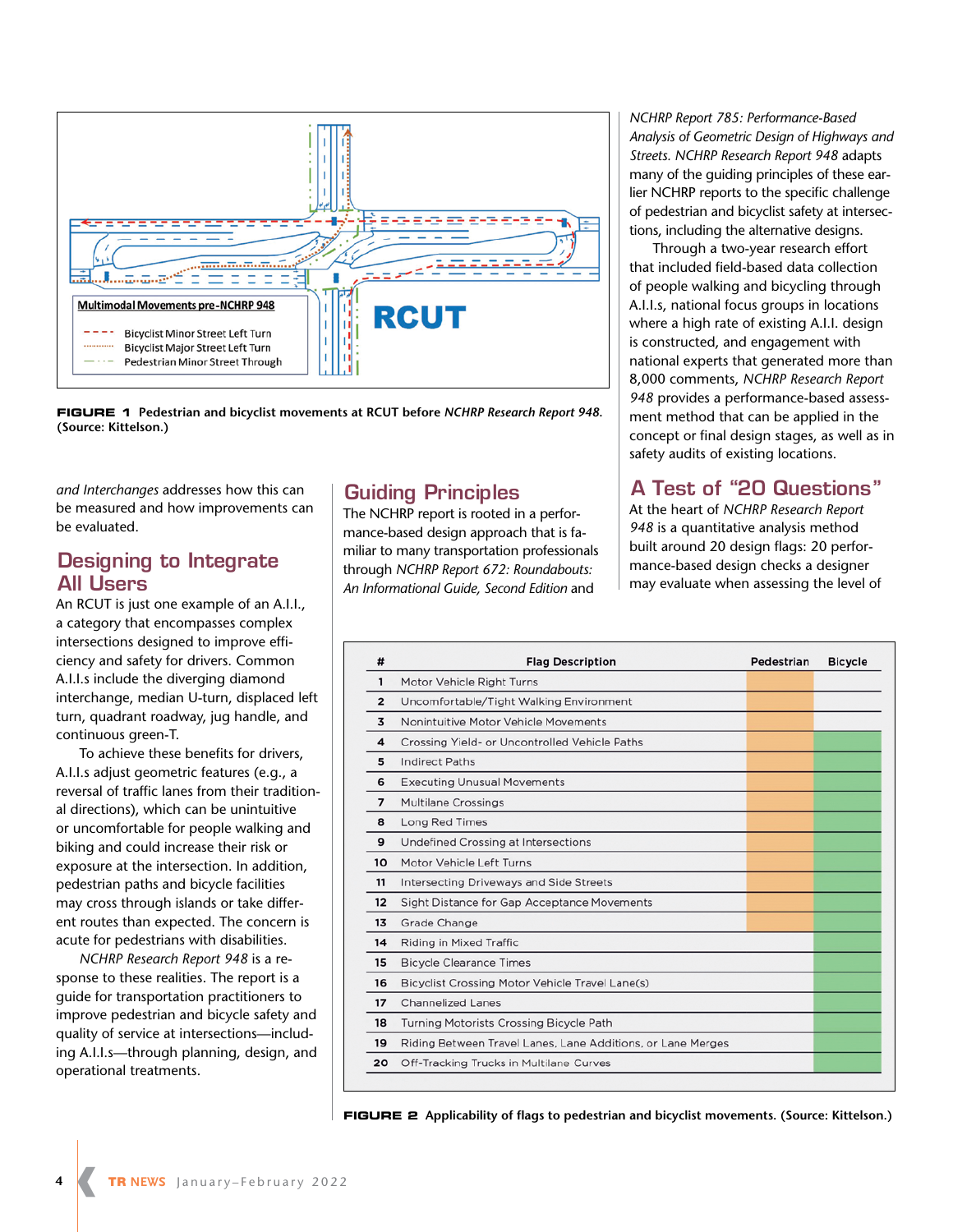comfort and safety for multimodal users at an intersection or interchange.

The 20 design flags highlight design characteristics that impact safety and quality of service for people walking and biking, regardless of the intersection type. Examples include tight walking environments, nonintuitive motor vehicle movements, grade changes, and motorists crossing bicycle paths. The list is meant to be a tool for evaluation and comparison that is worked through during the design phase, one flag at a time (Figure 2). Some of the flags are associated with pedestrian movements, some with bicyclist movements, and some apply to both user groups.

Each of the 20 flags includes thresholds for a yellow flag and for a red flag

at a given intersection. A yellow flag is generally associated with user comfort and a red flag with safety. Working through the list gives a percentage of red flags and a percentage of yellow flags for the intersection design being studied. To help convey the nuances of these design flags, the guide encompasses nearly 200 original graphics that illustrate the design flags, countermeasures, and alternative intersection and interchange design concepts (Figure 3).

The flags also can be used to indicate where safety countermeasures would be appropriate. To assist practitioners with these design and countermeasure decisions, the guide includes a chapter dedicated specifically to countermeasures

and treatments that can help address the design flags. In addition, four chapters of the guide are dedicated to providing solutions to specific intersections: the RCUT, median U-turn, displaced left turn, and diverging diamond interchange.

## **A Methodology That Serves All Intersections**

The project started out with a focus on the alternative intersection and interchange designs, but it was quickly determined that the true value in an assessment method was in the comparison of an A.I.I. to a conventional design. This realization was so profound that it ultimately led to a title change midway through the project. What was originally



**FIGURE 3 Examples of design flags include (***a***) Design Flag 1—motor vehicle right turn, (***b***) Design Flag 4—crossing yield-controlled or uncontrolled vehicle paths, (***c***) Design Flag 7—multilane crossings, and (***d***) Design Flag 14—riding in mixed traffic. (Source:** *NCHRP Research Report 948***.)**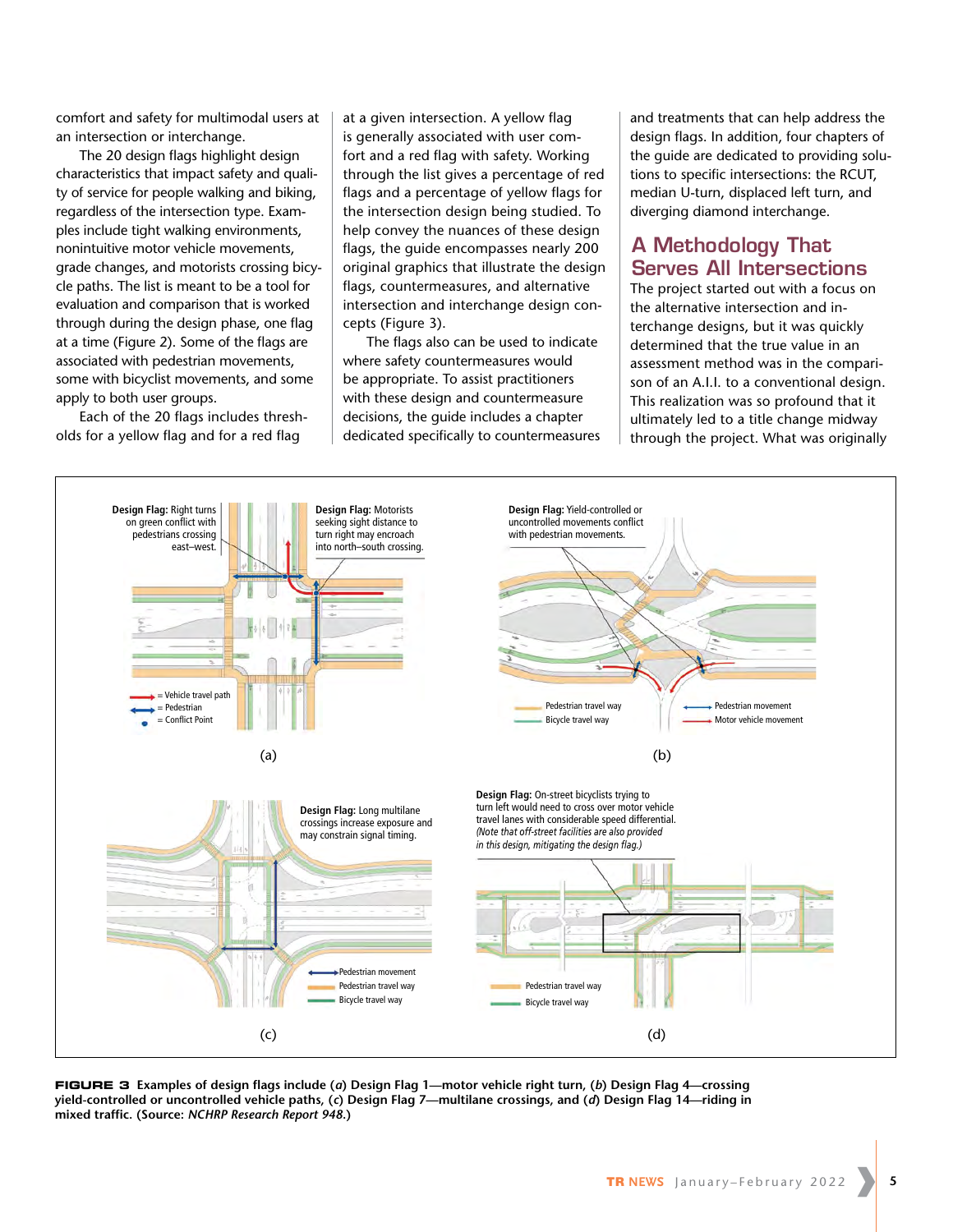

multimodal safety and other

**FIGURE 5 Two-stage ICE assessment for nonmotorized users.**

for comparison of proposed designs and

**6**